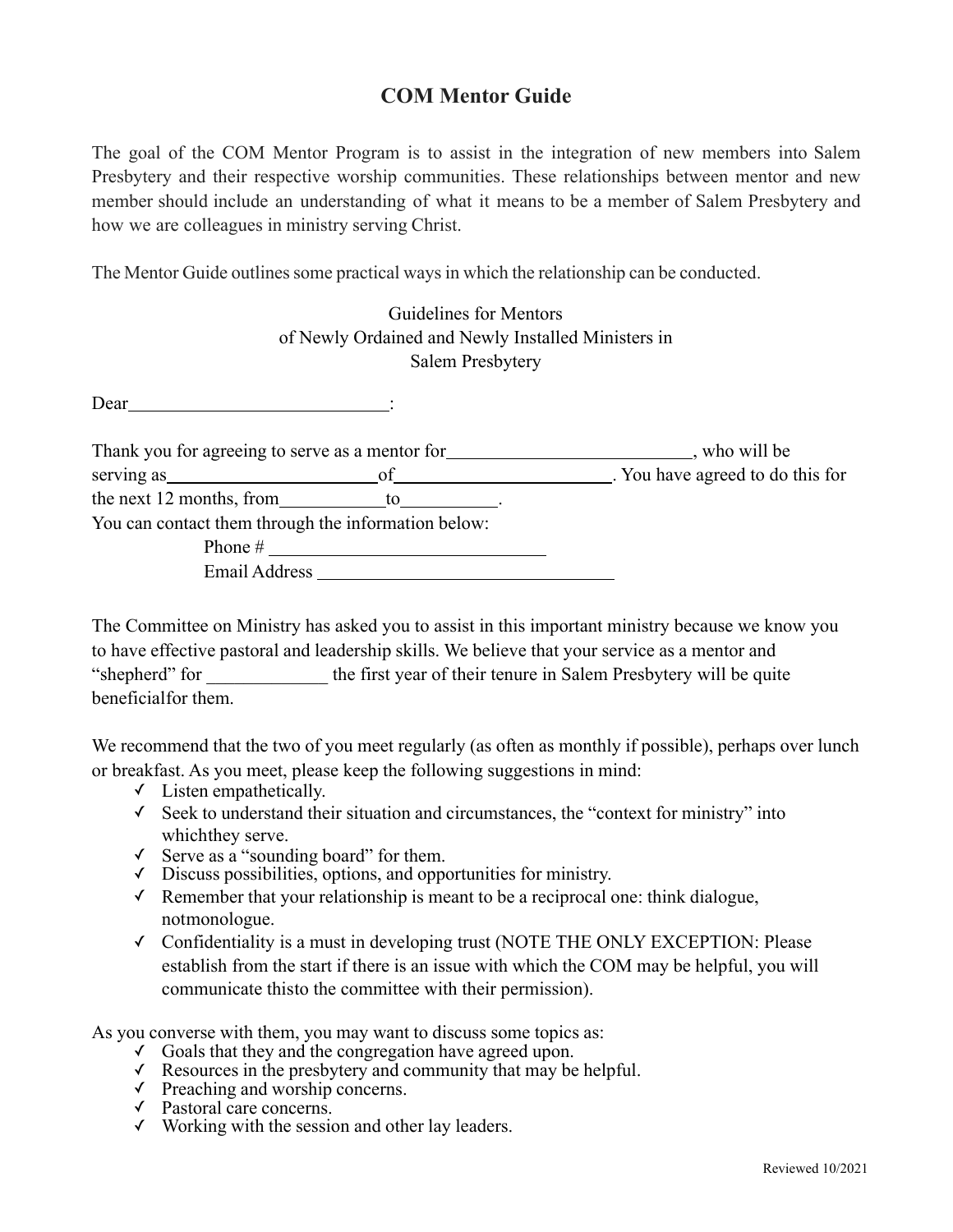- ✓ Working with other staff (especially if they are an associate pastor or a pastor/head of staff).
- ✓ Adjusting to the new call: new congregation, new community, new home, etc.
- ✓ Pastoral and personal strengths that may be used to good advantage.
- ✓ Pastoral and personal areas for growth that may need attention.

Again, thank you for agreeing to serve in this way. Please do not hesitate to contact the COM if we may be helpful to you. Blessings on you for a fruitful relationship that results in mutual growth!